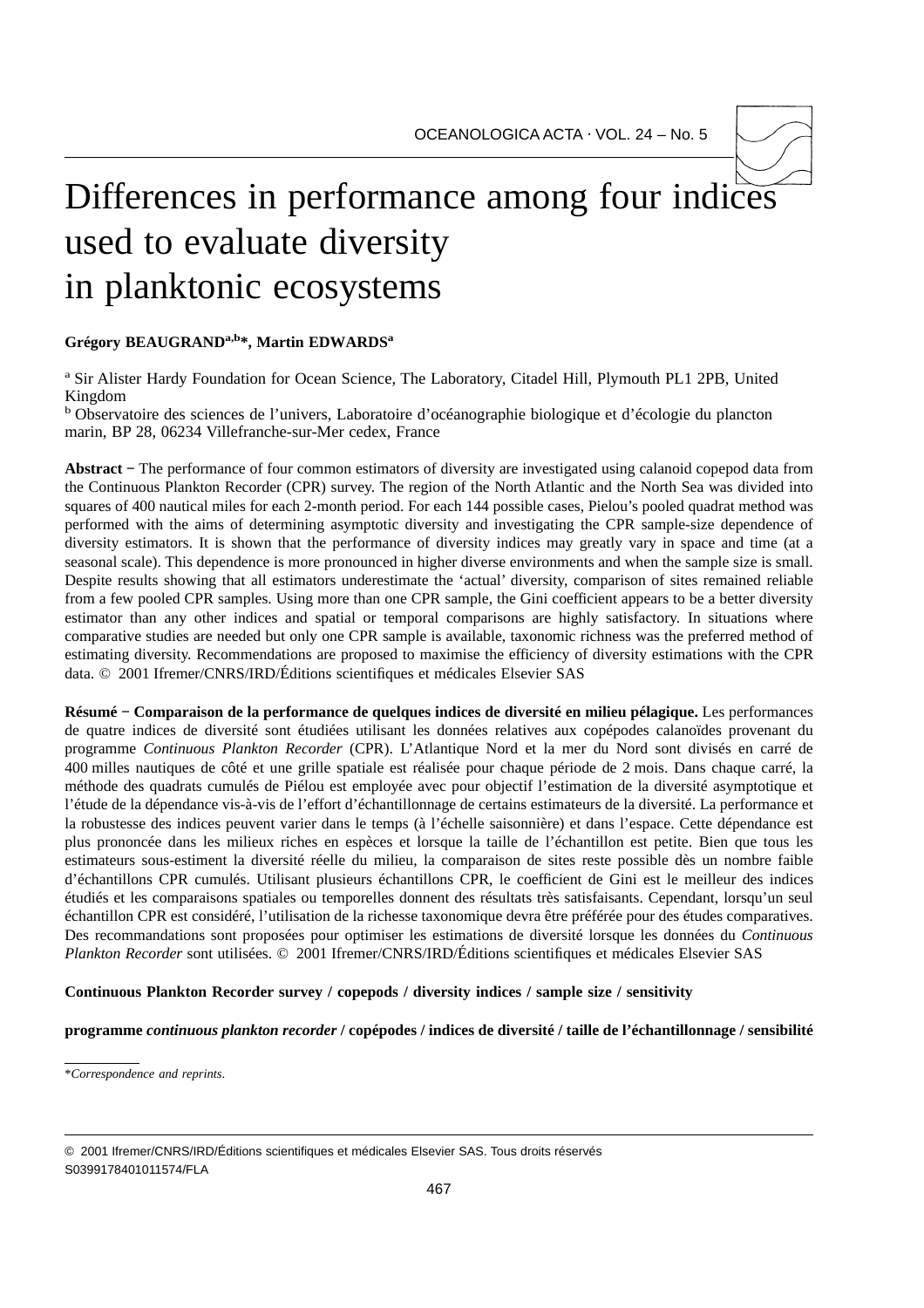# 1. INTRODUCTION

Since evidence has arisen that human influence is strongly modifying the biosphere, the assessment of global biodiversity has become an important issue in ecology [\(Lovejoy, 1994; Williamson, 1998\)](#page-9-0). At an organismal level [\(Harper and Hawksworth, 1994\),](#page-9-0) diversity can be assessed in several ways, for example by fitting models of relative abundance, by extrapolating species accumulation curves or by using diversity indices [\(Magurran, 1988; Colwell and Coddington, 1994; He and](#page-9-0) [Legendre, 1996\).](#page-9-0) The latter has been the most commonly followed approach in the marine realm (particularly in benthic ecology) to detect effects of pollution on natural communities [\(Warwick and Clarke, 1991; Heip et al.,](#page-10-0) [1998\)](#page-10-0) and in conservation biology [\(Magurran, 1988\)](#page-9-0).

However, diversity indices are inherently sensitive to the sampling size involving difficulties in comparing different locations or the same site at different time. Despite numerous studies on sensitivities of these estimators [\(Soetaert and Heip, 1990; Palmer, 1991\),](#page-10-0) only a few studies have focussed on the variation of this dependence in space and time. This is however relevant if anyone desires to compare diversity of a location with another, to examine temporal changes in diversity or to map diversity of a taxonomic group in a region. In addition, most of these studies were theoretical or based on simulated data that may have badly mimicked natural communities [\(Tong, 1983; Bunge and Fitzpatrick, 1993; Lande, 1996\).](#page-10-0) This must be particularly apparent for the pelagic domain and in temperate regions where the distribution of organisms is patchy and where seasonal variability is high.

The Continuous Plankton Recorder (CPR) survey, which began in 1931, has routinely identified approximately 400 planktonic taxa at monthly interval in the North Atlantic and the North Sea. Thus, a large amount of samples has been collected at an oceanic scale and represents an invaluable database that has been largely used to investigate relationships between climate, hydrography and plankton (e.g. [Fromentin and Planque,](#page-9-0) [1996; Reid et al., 1998; Beaugrand et al., 2000\)](#page-9-0). However, as the CPR sampling procedure is unique, it is important to evaluate the performance of diversity indices from such data. In this paper, the performance of some commonly used diversity indices were investigated through space and time with the following questions addressed:

– Which diversity indices are the most sensitive to the CPR sampling size?

– How does this sensitivity change with the CPR sample size?

– Are results reproducible from one region/month to another?

– Despite the bias of estimators, is it possible to make comparisons between regions or through months?

Finally, implications of these results for the study of spatial and temporal changes in pelagic diversity from CPR data will also be discussed.

## 2. MATERIALS AND METHODS

# **2.1. Sampling**

The CPR survey is a plankton monitoring programme which has been mainly run in the North Atlantic ocean and the North Sea. Samples are collected by a high-speed plankton recorder (about 20 km·h–1 ) towed behind 'ships of opportunity' at a depth of approximately 10 m [\(Hays,](#page-9-0) [1994; Warner and Hays, 1994\)](#page-9-0). Water enters the recorder through a square aperture of  $1.62 \text{ cm}^2$  and is filtered by a continuously moving band of silk with an average mesh size of 270 µm [\(Hays, 1994\).](#page-9-0) A second band of silk covers the organisms that are reeled into a tank containing formaldehyde. On return to the laboratory, the silk is unwound and cut into sections corresponding to 18.5 km of tow that correspond to one sample and approximately 3 m3 of filtered seawater. Positions and times of samples are estimated from knowledge of the beginning and the end of deployment, changes in the CPR course and speed of the ship. Calanoid copepods were selected for this study because it is a taxon for which CPR sampling is the most quantitative. In most cases (92.5 %), identification goes to species levels except for some small calanoids which are identified to genus. Due to this procedure, diversity indices calculated from one CPR sample underestimates total species diversity of the epipelagic environment. However, as the identification procedure has not been modified since 1958, the underestimation is consistent and does not prevent comparisons between sites or for different time periods.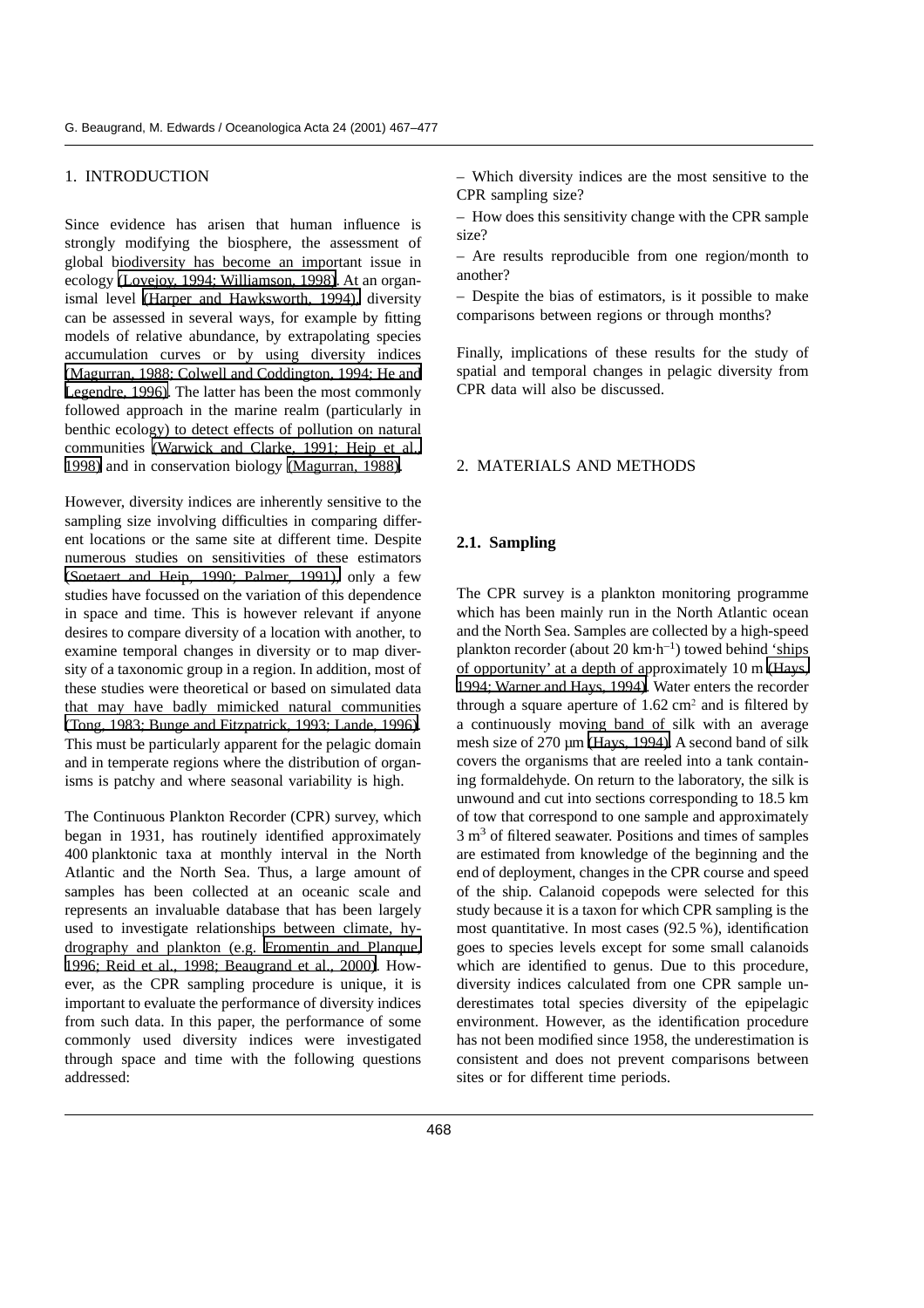<span id="page-2-0"></span>

**Figure 1.** Continuous Plankton Recorder survey area divided into squares of 400 nautical miles for each 2-month period, integrating 40 years of sampling (from 1958 to 1997). Squares A (North Sea, lower diversity) and B (Bay of Biscay, higher diversity) represent regions used in the examples shown by *[figures 2, 3](#page-4-0)* and *[4](#page-5-0)*. Bathymetry is indicated.

## **2.2. Analysis procedure**

#### *2.2.1. Building of the spatio-temporal grid*

The survey area was first divided into squares of 400 nautical miles (*figure 1*). The square size was chosen as a compromise between the spatial resolution and the number of samples needed to perform the analyses. Six different spatial grids, one for each 2-month period, were built to take seasonal variations into account. To eliminate variability due to diel vertical migrations of many calanoid species, only night samples were used. Thus, the grids consisted of 144 squares (24 squares per  $grid \times 6$  different 2-month periods), which encompassed different pelagic assemblages of calanoids, from neritic to oceanic regions and took into account latitudinal spatial and seasonal variations.

## *2.2.2. Selected species diversity indices*

Four non-parametric measures of diversity were used: taxonomic richness, Shannon information index, Gini coefficient and Brillouin diversity index. Taxonomic richness is merely a measure of the number of taxa in a defined sampling unit. Proposed by [Margalef \(1958\)](#page-9-0) to be used as an diversity index, the Shannon information index [\(Shannon and Weaver, 1962\)](#page-10-0) calculates the average information per individual:

$$
H' = -\sum_{i=1}^{s} p_i \ln p_i
$$

where  $p_i$  is the proportion of individuals found in the *i*th species and *s* the total number of species in the sample. ln is the natural logarithm.

The Brillouin index [\(Brillouin, 1956\)](#page-9-0) was also selected because it is more appropriate when estimation is based on samples for which random-sampling can not be guaranteed [\(Magurran, 1988\)](#page-9-0). This is calculated as follows:

$$
HB = \frac{\ln N! - \sum_{i=1}^{s} \ln n_i!}{N}
$$

where  $n_i$  is the number of individuals in the *i*th species and *N* the total number of individuals in the sample. The Brillouin index is more exact than the Shannon index since it corresponds to a sampling without replacement in contrast to the Shannon information index (Legendre and Legendre, 1998).

Simpson's concentration index  $\lambda$  [\(Simpson, 1949\),](#page-10-0) for a finite community is calculated by:

$$
\lambda = \sum_{i=1}^{s} \frac{n_i(n_i - 1)}{N(N-1)}
$$

Instead of using the Simpson's concentration index,  $1-\lambda$ also known as the Gini coefficient was used [\(Lande,](#page-9-0) [1996\)](#page-9-0). It corresponds to the probability that two randomly chosen individuals from a given community are different species. Furthermore, it has been demonstrated that for this index a non-biased estimator exists [\(Lande, 1996\).](#page-9-0)

#### *2.2.3. Pielou's pooled quadrat method*

For each square of the six grids, Pielou's pooled quadrat method was applied [\(Pielou, 1966, 1977\).](#page-10-0) The goal of this analysis was first to determine the nearest approximation of the asymptotic diversity for all estimators. This value was then considered as the reference against which sampling-size dependence of the diversity indices were investigated. This method consists of pooling samples in a random sequence, re-estimating the abundance of species (in this case, 108 taxa) and re-calculating Brillouin index for each pooled sample. The Brillouin cumulative diversity  $HB_k$  is then plotted against the number of samples *k* and the portion where the curve flattens off allows the determination of the community's diversity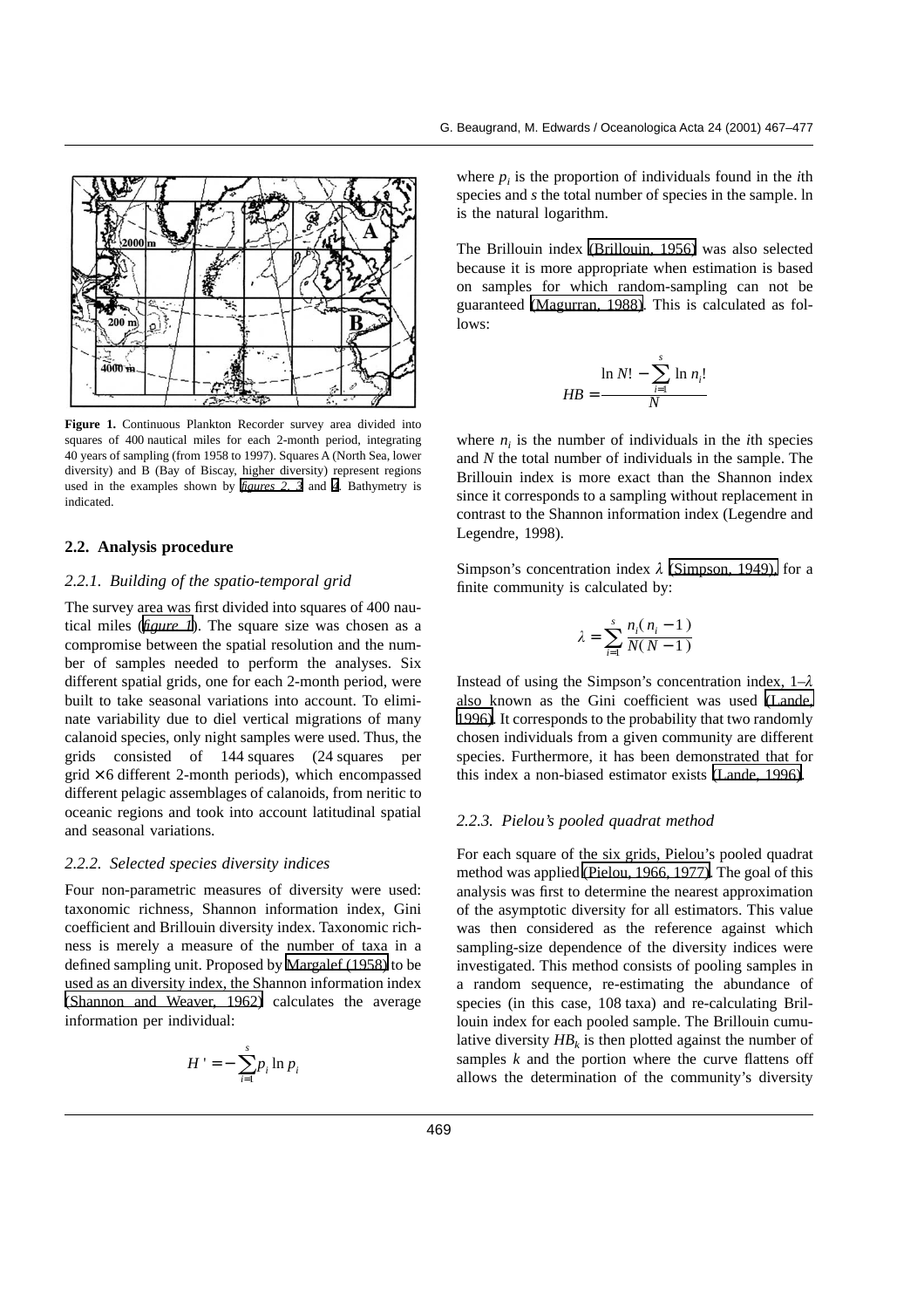[\(Pielou, 1977; Magurran, 1988\)](#page-10-0). As in the building of a species accumulation curve, the order in which samples are added affects the shape of the curves and the estimation of diversity [\(Palmer and White, 1994\).](#page-10-0) That is why 100 curves were randomly generated and the mean value was taken for each pooled sample. In addition, according to [Magurran \(1988\)](#page-9-0), this method can also be used with other diversity indices. Thus, it was applied for the four selected diversity estimators. Asymptotic diversity is assessed in two steps:

– Step 1. From  $k = t + 1$  to  $k = z$ , where *t* is the number of pooled samples to be needed for the curve to flatten off and *z* the total number of pooled samples,  $h_k$  is calculated from the formula:

$$
h_k = \frac{N_k D_k - N_{k-1} D_{k-1}}{N_k - N_{k-1}}
$$

where  $D_k$  is the estimated diversity and  $N_k$  the number of individuals for the *k*th pooled sample.

– Step 2. Inference on the diversity of the community is given by:

$$
H = \frac{1}{z - (t+1)} \sum_{k=1}^{z} h_k
$$

Calculations were based on a matrix of 50 384 samples  $\times$  108 taxa for each square and for each 2-month periods for the four selected diversity indices, giving a total of  $24 \times 6 \times 4 = 576$ . Thus, it was not possible to graphically determine *t* for all these cases. Hence, *t* was fixed to 200 samples from empirical examination and *z* had a minimum of 250 values. As the maximum number of samples per curve was 300,  $z - t$ varied between 50 and 100. Even graphically, the determination of *t* is subjective [\(Magurran, 1988\)](#page-9-0) but [Pielou](#page-10-0) [\(1975\)](#page-10-0) assumed that the estimation of *H* is still accurate if the values of  $h_k$  between  $t$  and  $z$  are not serially correlated [\(Magurran, 1988\).](#page-9-0)

## *2.2.4. Determination of the number of samples needed to reach a given value of diversity*

The determination of the number of samples needed to reach the asymptotic diversity (parameter *t*) from Pielou's method is graphic. Due to the high number of cases considered in this study, it was not possible to determine the sensitivity of diversity indices to sampling size in this manner. Instead, it was evaluated numerically. Different models already exist that could have been used to answer this question. For example, the Michaelis-Menten model has often been used to estimate the richness from a species-area curve. By fitting this model to the data, inference could be made to determine the number of samples needed to reach the asymptotic value or a fraction of that. However, [Keating](#page-9-0) [\(1998\)](#page-9-0) showed that its performance largely depends on the community structure and that the best predictions are achieved when the community has species-abundance distributions based on MacArthur's broken-stick model with a high number of species, a situation rarely met in natural communities. This same constraint occurs for other models [\(He and Legendre, 1996\).](#page-9-0) Due to the large number of cases to compare, it was not reliable to use such models. Instead, an original analysis was developed. It consisted of making step-by-step calculations of the average slope  $S_i$  for the *i*th pooled samples in the diversity-sample curve.

Thus, for  $p < S_i$  < max – p,  $S_i$  was estimated from:

$$
S_i = \sum_{k=v}^{k=p} \frac{y_{i+k} - y_{i-k}}{x_{i+k} - x_{i-k}}
$$

where  $y_{i+k}$  and  $y_{i-k}$  represented the superior and inferior value of diversity, respectively and similarly,  $x_{i+k}$  and  $x_{i-k}$  the number of pooled samples. *p* is the maximum number of samples above and below the pooled samples *i* (in this case  $p = 10$ ) and *v* the number of samples from which the calculation of the slope starts at the pooled sample *i* (in this case  $v = 2$ ). Thus, at a pooled sample *i*, slopes are computed in the interval  $[i+v, i+p]$  for superior values and  $[i-v, i-p]$  for inferior ones. Then, the sum of all these slopes directly gives the average slope  $S_i$ . No weight was attributed in the calculation of  $S_i$  since each individual slope was judged to be equally important. So, this average slope was calculated for each pooled samples from  $p = 10$  to a maximum of 300 samples and the number of samples needed to reach a particular value of this slope (from 0.005 to 0.001). These latter values were selected empirically. It represented a compromise between a slope tending to 0 and the efficiency to discriminate between estimators.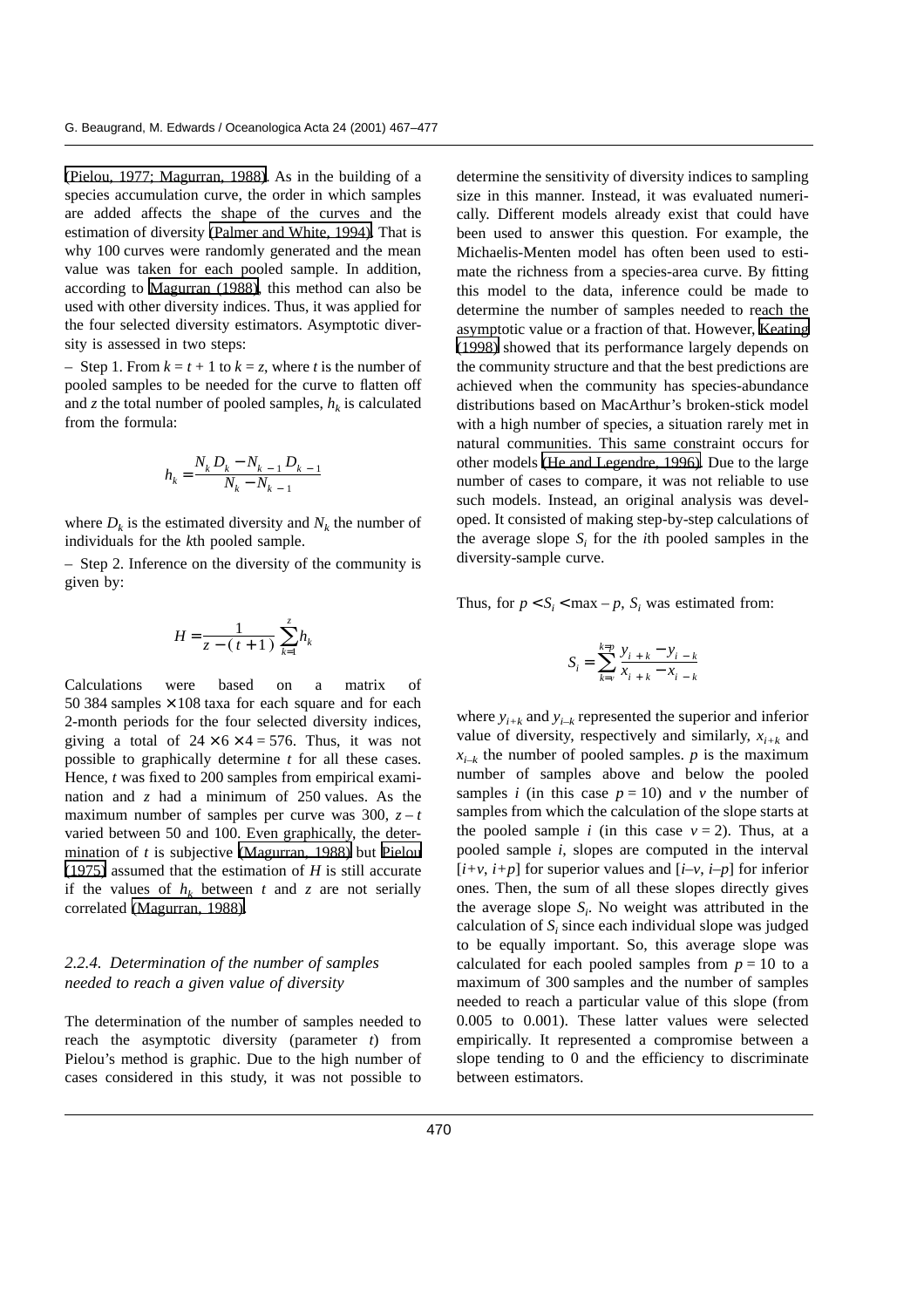<span id="page-4-0"></span>

**Figure 2.** Diversity-sample curves for calanoid copepods in the North Sea for the period July-August (see *[figure 1](#page-2-0)*). Each curve in bold represents an average of 100 other ones generated by randomising the sample pooling order. Each finer curve shows the confidence interval (± one standard deviation). For each case, a dashed line denotes the estimated value by using Pielou's pooled quadrat method. The number of samples needed to reach an average slope of 0.002 is given for each case (see Materials and Methods).

## 3. RESULTS

## **3.1. Case of the North Sea and the Bay of Biscay in summer**

*Figure 2* shows diversity-sample curves for all selected indices, for the North Sea (low diversity) and the period July-August. An asymptote is clearly reached for the Shannon and Brillouin diversity indices and the Gini coefficient with values calculated from Pielou's pooled quadrat method of 1.347, 1.346, 0.670, respectively. Diversity-sample curve for the taxonomic richness does not reach an asymptote even for 300 pooled samples. Its value was estimated to fifteen species. In this case, the Gini coefficient was the least sensitive to the sampling size with 21 samples at the average slope of 0.002. The Brillouin index (25) seems to be less influenced than the Shannon index (27) by sample size but the difference was weak. A large number of samples (283) is needed to estimate the taxonomic richness.

In the Bay of Biscay in July-August (*figure 3*), the asymptotic diversity of all estimators is higher than it was in the North Sea for the same months. For example, the



**Figure 3.** Diversity-sample curves for calanoid copepods in the Bay of Biscay for the period July-August (see *[figure 1](#page-2-0)*). Each curve in bold represents an average of 100 other ones generated by randomising the sample pooling order. Each finer curve shows the confidence interval (± one standard deviation). For each case, a dashed line denotes the estimated value by using Pielou's pooled quadrat method. The number of samples needed to reach an average slope of 0.002 is given for each case (see Materials and Methods). The taxonomic richness did not reach the average slope of 0.002.

Shannon index had an asymptotic value of 1.347 in the North Sea (*figure 2*) whereas this value reached 1.61 in the Bay of Biscay (*figure 3*). Diversity indices also reach an asymptotic value whereas the taxonomic richness continues to increase regularly. The Gini coefficient, which needed 27 samples to reach an average slope of 0.002, is again the least sensitive to sample size, followed by the Brillouin index (40) and the Shannon index (43). In this higher diversity region, estimators require more samples to reach an average slope of 0.002 than in the North Sea (*figures 2, 3*).

*[Figure 4](#page-5-0)* displays changes in the average slope of diversity indices for the first thirty pooled samples in the North Sea (*[figure 4a](#page-5-0)*) and the Bay of Biscay (*[figure 4b](#page-5-0)*). It shows that comparison of the sensitivity of each estimator at each point of the diversity-sample curves is still valid until a slope of 0.001. Thus, it indicates that we can be confident, by using this method and by selecting the average slope, of determining the sensitivity of diversity estimators. The Gini coefficient rapidly reaches a low average slope for both situations. This is slower for the Brillouin and Shannon indices which are very close. In the North Sea (lower diversity), differences between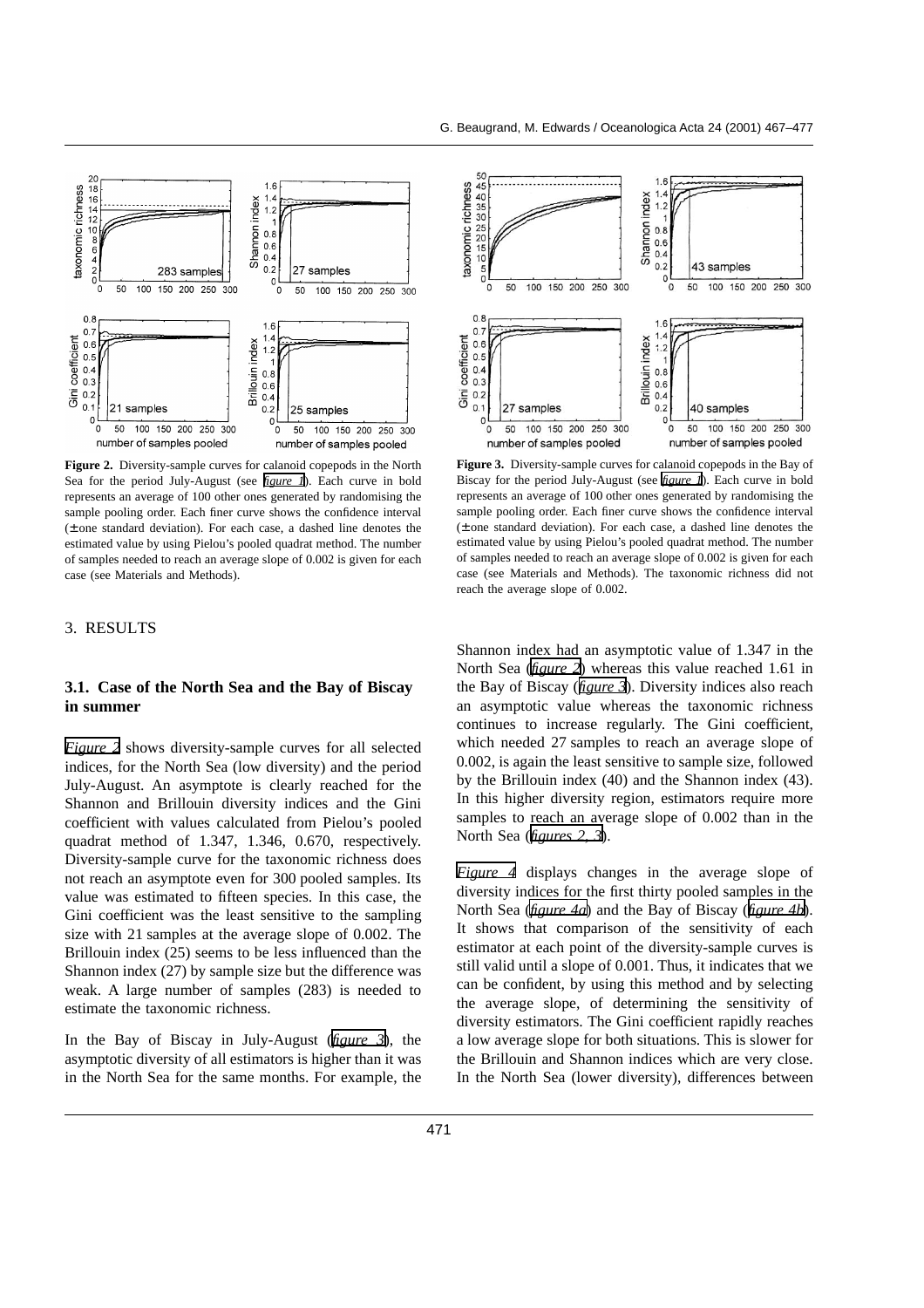<span id="page-5-0"></span>

**Figure 4.** Changes in the average slope of diversity-sample curves with the pooling of samples for the Shannon index (+), the Gini coefficient (.) and the Brillouin index (°). **A.** The North Sea in July-August. **B.** The Bay of Biscay in July-August.

estimators are less pronounced than in the Bay of Biscay where diversity is higher.

Based on only one CPR sample, all estimators underestimate asymptotic diversity for both examples (*table I*). The taxonomic richness only estimates 24.47 % of the 'actual' value in the North Sea and 7.03 % in the Bay of Biscay. The Gini coefficient reaches 53.84 % of the

'actual' diversity in one sample in the North Sea and 43.95 % in the Bay of Biscay. With ten pooled samples, underestimation is reduced significantly except for the taxonomic richness (*table I*). In the Bay of Biscay, the best estimator was still the Gini coefficient but in the North Sea the Brillouin index seemed to perform better than other estimators.

## **3.2. Comparison between estimated and asymptotic diversity for all grid squares and every 2-month period**

From both examples and for all estimators, it was clear that the use of a restricted number of CPR samples may imply an important underestimation of diversity of the pelagic community. *Table I* shows that the Gini coefficient performs better on average than the other indices. Based on one CPR sample, it estimated on average 47.46 % of the asymptotic diversity although the Shannon index only reached 36.80 %, the Brillouin index 33.23 % and the taxonomic richness 9.83 % (*table I*). This last estimator highly underestimated the asymptotic diversity. However, this does not inevitably mean that it is not possible to use these estimators for comparative studies. *[Figure 5](#page-6-0)* shows the diagram of dispersion of asymptotic diversity calculated from Pielou's method versus the estimated diversity from only one CPR sample for all cases. The taxonomic richness appears to be the best estimator, allowing comparison between sites

Table I. Values of diversity indices expressed as percentage of the asymptotic diversity, based on one and ten pooled CPR samples. First column: special case of the North Sea in July-August. Second column: special case of the Bay of Biscay in July-August. Third column: Mean percentage for all cases corresponding to the squares of all six grids (see *figure 1*) in which the number of samples was sufficient to estimate asymptotic diversity (60 on a total of 144 cases ). The last column indicates the number of times where the performance of an estimator was ranked at the first and second position (into brackets).

|                                    | North Sea<br>(July-August) | Bay of Biscay<br>(July-August) | Mean percentage<br>$(60 \text{ squares})$ | Performance of estimators<br>(first and second rank) |
|------------------------------------|----------------------------|--------------------------------|-------------------------------------------|------------------------------------------------------|
| Values based on one sample         |                            |                                |                                           |                                                      |
| Taxonomic richness                 | 24.47 %                    | 7.03 %                         | 9.83 %                                    | 0(0)                                                 |
| Shannon index                      | 50.75 %                    | 31.33 %                        | 36.80 %                                   | 2(44)                                                |
| Gini coefficient                   | 53.84 %                    | 43.95 %                        | 47.46 %                                   | 54 (6)                                               |
| Brillouin index                    | 49.91 %                    | 36.09 %                        | 33.23 %                                   | 4(10)                                                |
| Values based on ten pooled samples |                            |                                |                                           |                                                      |
| Taxonomic richness                 | 63.55 %                    | 32.22 %                        | 32.99 %                                   | 0(0)                                                 |
| Shannon index                      | 90.39 %                    | 83.34 %                        | 81.67 %                                   | 5(31)                                                |
| Gini coefficient                   | 89.56 %                    | 89.12 %                        | 90.47 %                                   | 53 $(5)$                                             |
| Brillouin index                    | 92.15 %                    | 83.34 %                        | 80.26 %                                   | 2(24)                                                |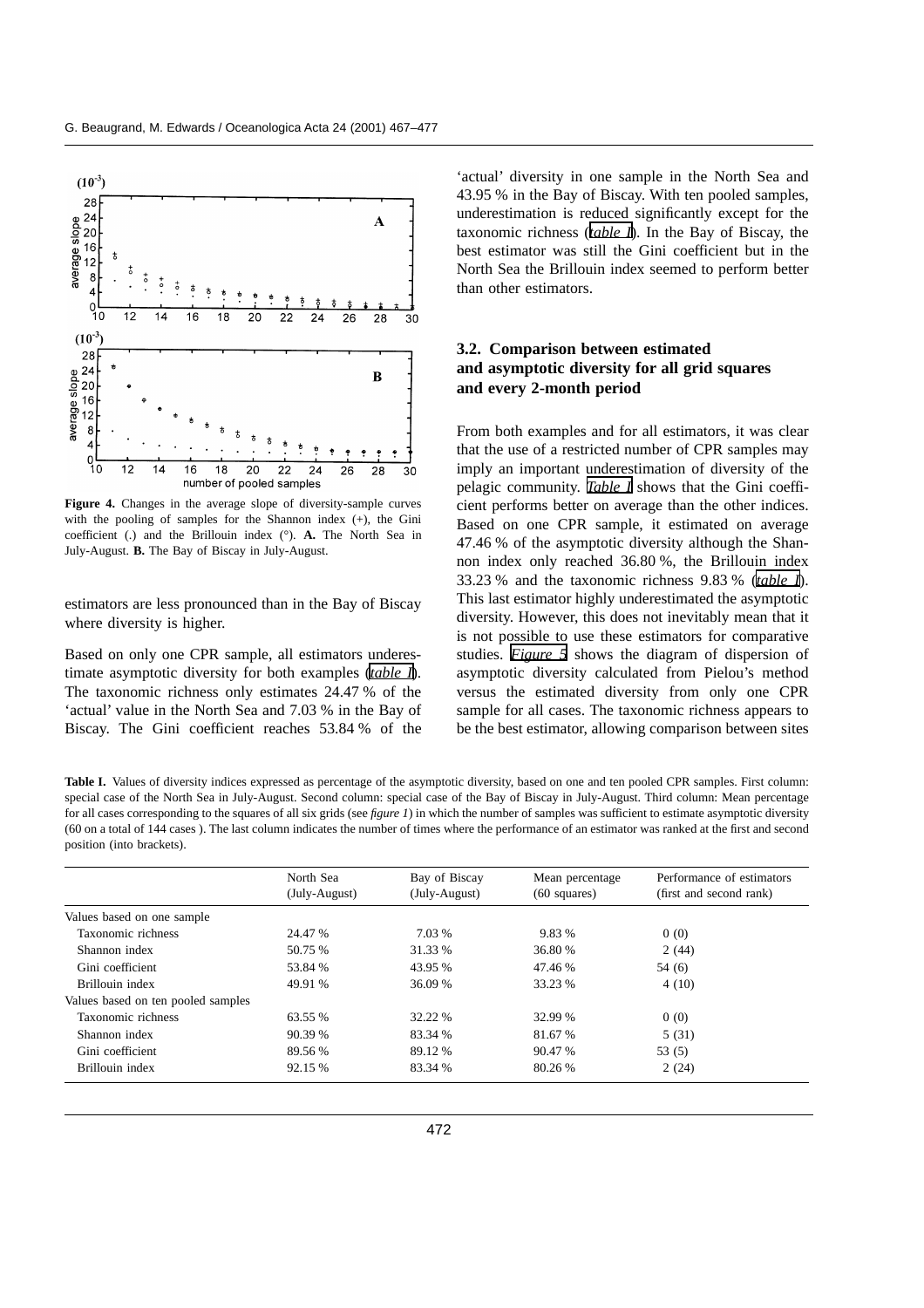<span id="page-6-0"></span>

**Figure 5.** Diagrams of dispersion of asymptotic diversity against estimated diversity for one CPR sample. **A.** Taxonomic richness (Spearman rank correlation coefficient  $r<sub>s</sub> = 0.56$ , probability *P* < 0.001). **B.** The Shannon index ( $r_s = 0.22$ , *P* = 0.15). **C.** The Gini coefficient ( $r_s = 0.33$ ,  $P = 0.03$ ). **D.** The Brillouin index ( $r_s = 0.14$ ,  $P = 0.36$ ). Each symbol denotes a particular square of grids built (see *[figure 1](#page-2-0)*) for a particular period: January-February (.); March-April (+); May-June (\*); July-August (triangle); September-October (square); November-December (circle). A total of 10 000 permutations of one of the original vector were realised to estimate the probability that the simulated correlation coefficient exceeds the original value.

or for different months to be made (Spearman correlation  $r<sub>s</sub> = 0.56$ , probability  $P = 0.0002$ , degree of freedom  $df = 60$ ). Gini coefficient was also correlated although its value was much weaker ( $r_s = 0.33$ ,  $P = 0.0347$ , df = 60). Shannon and Brillouin diversity indices estimated from one sample are not significantly correlated with their asymptotic value. For these two indices, winter months contribute to a decrease in the correlation. However, if these months are eliminated from the calculation, the Spearman correlation coefficients all become highly significant (*table II*).

If estimation is based on ten pooled samples, all estimators are highly significantly related to the asymptotic diversity (*[figure 6](#page-7-0)*). The relationship between estimated and asymptotic diversity is less strong during winter months and the suppression of these months allowed the correlation to be improved (*table II*). The Shannon and Brillouin indices always underestimated 'actual' diversity although the Gini coefficient overestimated the asymptotic diversity in some cases (*[figure 6](#page-7-0)*).

#### **3.3. Sensitivity of estimators**

Of a total of 144 possible situations, it was only possible to compare the sensitivity of diversity indices to the sample size in sixty squares. *[Table III](#page-8-0)* summarises the results for different average slopes taken between 0.005 and 0.001. The Gini coefficient is by far the least sensitive diversity estimator with, for example, 20.75 samples needed to reach an average slope of 0.002 (*[table III](#page-8-0)*). In a minimum of 85 % of all cases, this estimator reached a given average slope more rapidly on the diversity-sample curve. Taxonomic richness was the most influenced by sample size and it was possible to estimate the number of samples needed to reach a given average slope in few cases (a maximum of eight squares). The Shannon index seemed to be the least sensitive to sampling size when compared with the Brillouin index but differences were small (*[table III](#page-8-0)*). Considering only diversity indices, the coefficient of variation is the lowest for the Gini coefficient and then for the Shannon index.

#### 4. DISCUSSION AND CONCLUSION

Pielou's pooled quadrat method was applied to all estimators and situations. Although for diversity indices,

Table II. Spearman rank correlation coefficient for one and ten pooled samples without the months from November to February. The degree of freedom was equal to 42. A total of 10 000 permutations of one of the original vector were realised to estimate the probability that the simulated correlation coefficient exceeds the original value.

|                    |             | Diversity based on one sample  | Diversity based on ten pooled samples |                                |  |
|--------------------|-------------|--------------------------------|---------------------------------------|--------------------------------|--|
|                    | Correlation | Probability $(\times 10^{-4})$ | Correlation                           | Probability $(\times 10^{-4})$ |  |
| Taxonomic richness | 0.66        |                                | 0.75                                  |                                |  |
| Shannon index      | 0.54        | 27                             | 0.85                                  |                                |  |
| Gini coefficient   | 0.59        |                                | 0.87                                  |                                |  |
| Brillouin index    | 0.49        | 41                             | 0.82                                  |                                |  |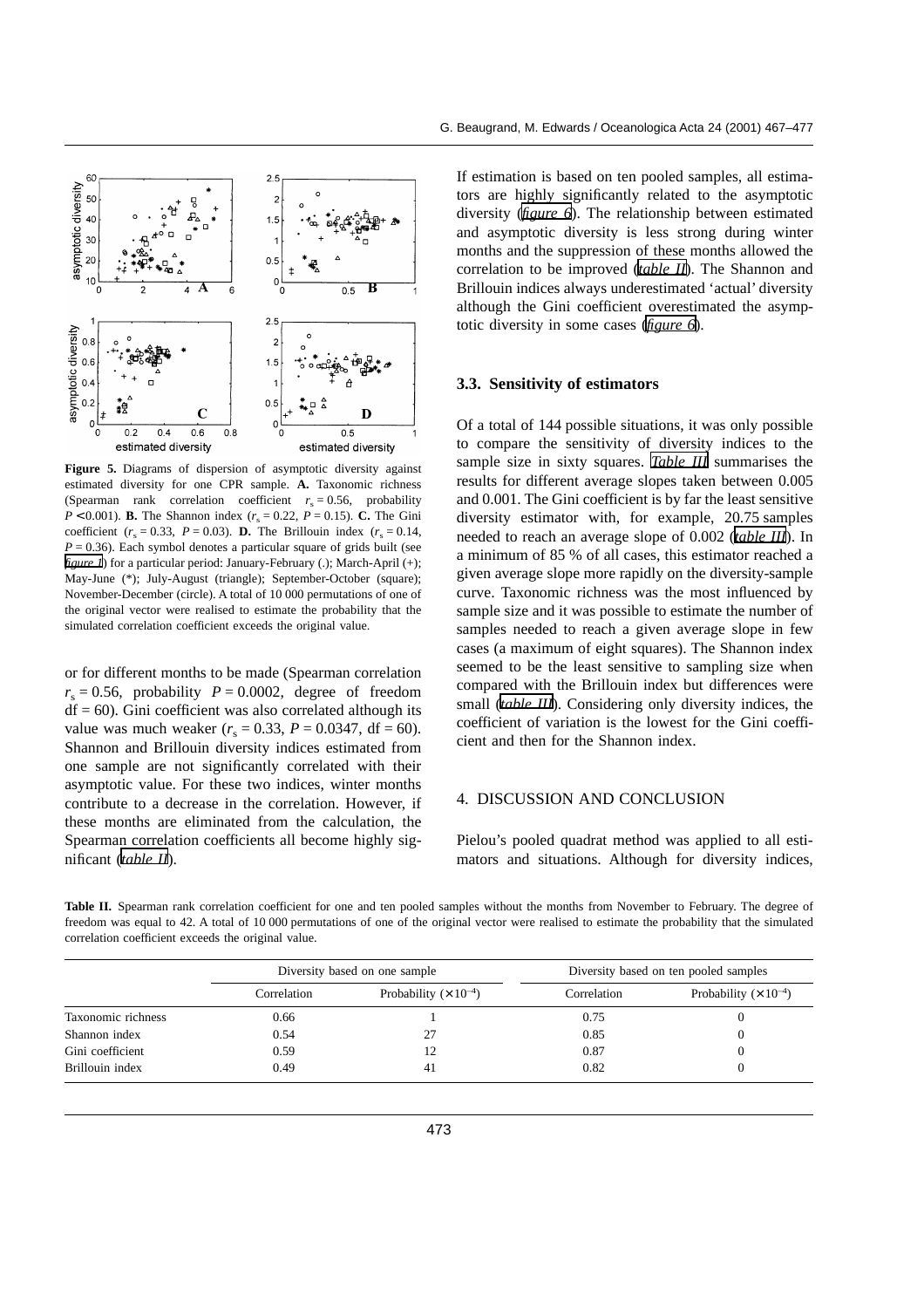<span id="page-7-0"></span>

**Figure 6.** Diagrams of dispersion of asymptotic diversity against estimated diversity for ten CPR sample. Symbols that fall above the diagonal line are underestimates and those below are overestimates. **A.** Taxonomic richness (Spearman rank correlation coefficient  $r_s = 0.69$ , probability *P* < 0.001). **B.** The Shannon index ( $r_s = 0.67$ , *P* < 0.001). **C.** The Gini coefficient  $(r_s = 0.72, P < 0.001)$ . **D.** The Brillouin index  $(r<sub>s</sub> = 0.61, P < 0.01)$ . Each symbol denotes a particular square of grids built (see *[figure 1](#page-2-0)*) for a particular period: January-February (.); March-April (+); May-June (\*); July-August (triangle); September-October (square); November-December (circle). A total of 10 000 permutations of one of the original vector were realised to estimate the probability that the simulated correlation coefficient exceeds the original value.

300 pooled samples were large enough to reach asymptotic diversity and thus achieve a satisfactory estimation of the diversity of the environment, this was not the case for taxonomic richness. In addition, in most cases, values of this latter estimator were serially correlated, which may have biased the estimation of asymptotic diversity [\(Magurran, 1988\)](#page-9-0). *[Figures 2](#page-4-0)* and *[3](#page-4-0)* show that the taxonomic richness is significantly above its diversity-sample curve. Other methods exist which could have also been used to estimate the asymptotic value of the taxonomic richness. For example, the Jack-knife procedure is thought to be a more robust procedure for clumped distributions and in some situations more accurate [\(Magurran, 1988\).](#page-9-0) However, Pielou's method was improved by generating 100 simulated curves, which reduced the effects of patchy distribution of calanoid copepods as well as improved its precision. Pielou's method was also kept for two other reasons. (1) For this first product of the evaluation of the estimation of diversity with the CPR data, it was important to keep a graphical control of each estimation. (2) This method also allowed variation in the efficiency of diversity indices with the sampling size to be investigated.

The size of squares was large (400 nautical miles) and the integration of 40 years of CPR sampling does not allow these squares to truly represent homogeneous habitats ( $\alpha$  diversity). Each asymptotic value of diversity might have been influenced by the  $\gamma$  diversity (landscape scale). This is a tenuous problem in pelagic ecology and is difficult to resolve even in the terrestrial realm where investigation is easier [\(Palmer and White, 1994\)](#page-10-0). Thus, the percentage of diversity estimated from a given sample size might have been underestimated. However, despite this constraint, it is quite satisfactory that from ten pooled CPR samples the estimated diversity reached 90 % with the Gini coefficient, and approximately 80 % with the Shannon and Brillouin indices. This phenomenon would have been less strong for diversity indices and more important for the taxonomic richness.

The reproducibility of results for different slopes (*[table](#page-8-0) [III](#page-8-0)*, *[figure 4](#page-5-0)*) demonstrated that the average slope calculated for each diversity-sample curve could be applied in this study. Generally, when only a few species accumulation curves are considered, fitting by an appropriate model is more efficient, but in this study, it was not reliable to fit a particular model for all sixty cases. Thus when the use of such models is not workable, this method can represent an alternative solution to test the sensitivity of diversity estimators with the sampling size.

It is clear from this study that all estimators underestimated diversity if a limited number of samples (especially one) was used. It is obviously not restricted to the CPR sampling but it has been shown for both theoretical communities [\(Lande, 1996\),](#page-9-0) and field communities from the terrestrial [\(Magurran, 1988; Palmer, 1990\)](#page-9-0) to the marine realm [\(Smith and Grassle, 1977; Soetaert and](#page-10-0) [Heip, 1990\)](#page-10-0). Despite this limitation, comparisons are still possible even for one CPR sample for some estimators (*[figure 5](#page-6-0)*). In addition, both underestimation and sensitivity of diversity indices rapidly decreased with a slight increase in the number of pooled CPR samples enabling satisfactory comparisons between sites or at different time periods.

Taxonomic richness is by far the most sensitive index estimating on average from one CPR sample only 10 % of the 'actual' value. Even if the sample size increased, underestimation was still important (32.99 % in ten pooled samples) in contrast to diversity indices (between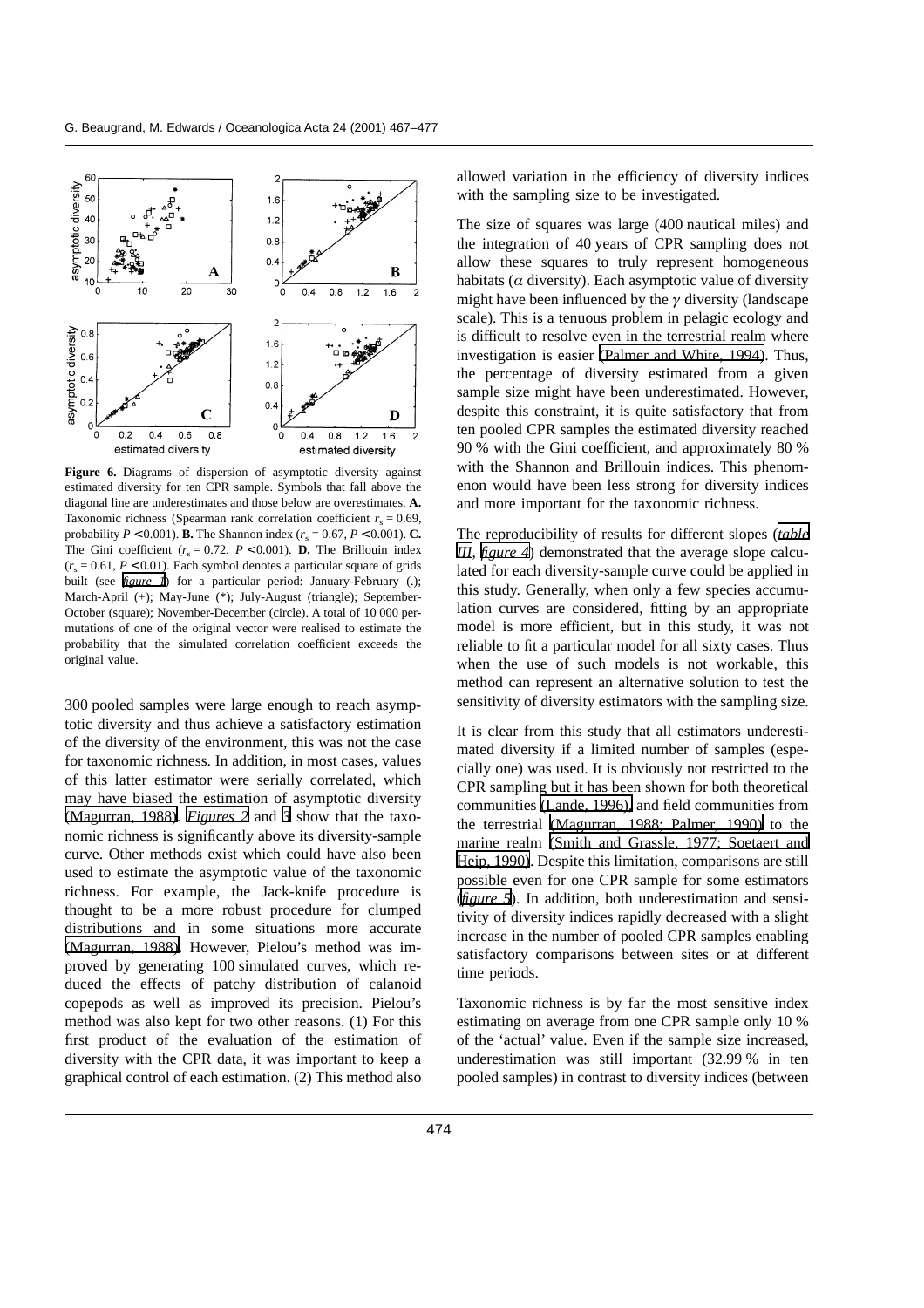<span id="page-8-0"></span>

| Table III. Mean number of samples needed to reach a given average slope of the diversity-sample curves for all squares of the six grids where the      |
|--------------------------------------------------------------------------------------------------------------------------------------------------------|
| number of samples was sufficient to perform analyses. The coefficient of variation (in %), the number of values on which the average was based are     |
| also indicated. The number of time where a diversity index was the least sensitive is shown in the row 'first position' and the second least sensitive |
| in the row 'second position'. All these parameters were calculated for values of the average slope from 0.005 to 0.001.                                |

| Slope | Parameters                | Species richness | Shannon index    | Gini coefficient | Brillouin index |
|-------|---------------------------|------------------|------------------|------------------|-----------------|
| 0.005 | Samples mean              | 191.12           | 22.43            | 14.85            | 23.95           |
|       | Variation coefficient (%) | 23.46            | 39.36            | 25.79            | 41.87           |
|       | Number of values          | 8                | 60               | 60               | 60              |
|       | First position            | $\Omega$         | 9                | 51               | $\Omega$        |
|       | Second position           | $\Omega$         | 37               | 9                | 14              |
| 0.004 | Samples mean              | 214.87           | 25.43            | 16.07            | 26.65           |
|       | Variation coefficient (%) | 20.83            | 46.04            | 30.43            | 46.3            |
|       | Number of values          | 8                | 60               | 60               | 60              |
|       | First position            | $\Omega$         | 8                | 52               | $\overline{0}$  |
|       | Second position           | $\Omega$         | 33               | 8                | 19              |
| 0.003 | Samples mean              | 211.33           | 29.1             | 17.7             | 31.02           |
|       | Variation coefficient (%) | 20.6             | 49               | 33.05            | 50.58           |
|       | Number of values          | 6                | 60               | 60               | 60              |
|       | First position            | $\mathbf{0}$     | 5                | 55               | $\theta$        |
|       | Second position           | $\Omega$         | 35               | 5                | 20              |
| 0.002 | Samples mean              | 251              | 36.5             | 20.75            | 37.38           |
|       | Variation coefficient (%) | 9.35             | 54.63            | 36.48            | 49.78           |
|       | Number of values          | 5                | 60               | 60               | 60              |
|       | First position            | $\mathbf{0}$     | 3                | 57               | $\theta$        |
|       | Second position           | $\Omega$         | 32               | 3                | 25              |
| 0.001 | Samples mean              |                  | 50.48            | 27.65            | 51.18           |
|       | Variation coefficient (%) |                  | 48.69            | 52.33            | 47.62           |
|       | Number of values          | $\Omega$         | 60               | 60               | 60              |
|       | First position            |                  | $\boldsymbol{2}$ | 55               | 3               |
|       | Second position           |                  | 32               | 5                | 23              |

80 and 90 %). The Gini coefficient tends to be on average the least sensitive estimator. Of a total of sixty cases, it was 54 and 53 times the least biased of estimators from one and ten pooled samples, respectively. The Shannon index seems to be slightly less sensitive than the Brillouin index. This was an unexpected result. Maguran (1988) and [Legendre and Legendre \(1998\)](#page-9-0) presented it as a more robust estimator than the Shannon information index to a non-random sampling. For all estimators tested here, the more diverse a community (e.g. Bay of Biscay), the more CPR samples needed to reach the asymptotic diversity. Taxonomic richness was still very sensitive to this characteristic although the Gini coefficient was the least affected index.

Despite systematic underestimations of all estimators, comparison between sites remained possible. If only one CPR sample was used, taxonomic richness was the best index related to the estimated asymptotic diversity. The Gini coefficient was found significantly correlated with its asymptotic diversity but the relationship was weaker  $(P = 0.035)$ . The Shannon and Brillouin diversity was not significantly related with their reference value. However, eliminating winter months (November to February) from correlations, all estimators were found highly correlated with their asymptotic diversity (*[table II](#page-6-0)*). This increase, especially for diversity indices suggests that the performance of diversity indices is not constant throughout the months, particularly at the end of autumn and in winter when production and diversity is at a minimum. This influence is especially strong on the Shannon and Brillouin indices and the Gini coefficient which also integrate evenness in their calculation. Estimating diversity from one sample for winter months might lead to (1) an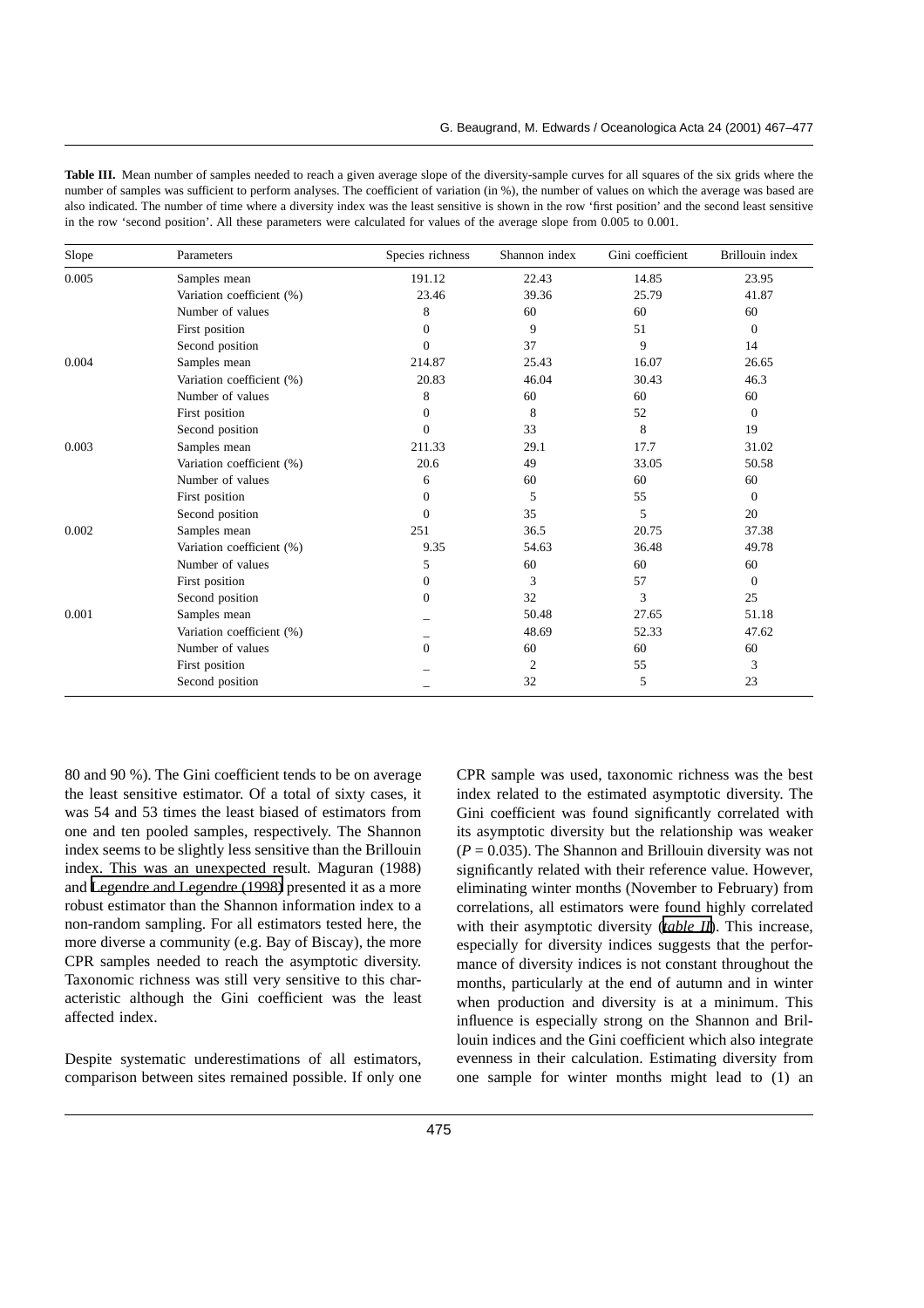<span id="page-9-0"></span>underestimation of the species richness involving a higher bias on this estimator and (2) a rough estimation of the evenness because of the very diluted environment. Thus, for these months sampling effort should be increased. In only ten pooled samples, results show that this feature was considerably reduced (*[figure 6](#page-7-0)*).

This study has clearly demonstrated that the performance of diversity estimators may vary in time (at a seasonal scale) and space. This effect was much more pronounced in higher diversity regions than in low diversity regions and when the sampling size was small. A similar conclusion was found by [Soetaert and Heip \(1990\).](#page-10-0) Thus, diversity indices should be employed with extreme caution in a diluted environment like the pelagic realm.

Estimating diversity in the pelagic realm is particularly relevant when examining relationships between climate change, hydrography and the pelagic biota. It may also enable the evaluation of anthropogenic impact by overfishing, introduction of exotic species and pollution in coastal regions. The CPR survey has monitored over 400 planktonic taxa since 1948 over the North Atlantic ocean and the North Sea at monthly intervals and is of great value in interpreting long-term changes in the marine environment. However, as the sampling procedure is unique to the CPR survey, diversity indices need to be evaluated to optimise the assessment of diversity. This study has demonstrated that the application of diversity indices on such a data set is reliable. However, to improve the quality of estimation, we recommend that when feasible, the use of more than one CPR sample before calculating diversity indices. It appears that ten samples give a very satisfactory result. When more than one CPR sample is used (e.g. ten samples), the Gini coefficient, the complement of the calculation of Simpson concentration index for a finite community, would be preferable as an assessment of diversity. This index emerged as the least sensitive estimator and gave (e.g. ten CPR samples) very satisfactory results for comparative studies in space and time. The Jack-knife procedure should also be used to improve estimates and to give a confidence interval. Using this protocol, comparison between sites or different times can be attempted by the analysis of variance. However, when it is not workable to use more than one CPR sample and/or when analysis is needed to be performed for all months, the taxonomic richness may be an alternative solution in a comparative study using CPR data.

#### **Acknowledgements**

The authors are grateful to all present members and supporters of the Sir Alister Hardy Foundation for Ocean Science whose continuous efforts have allowed the long-term establishment and maintenance of the CPR data-set. We are particularly grateful to F. Ibañez, P. Christopher Reid, Serge Dallot, J. Alistair Lindley, Thierry Comtet and one anonymous referee for advice and comments on the manuscript. This research was supported by the European Community Research Project No. MAS3-CT98-5058 and by the Programme National de l'Environnement Côtier.

#### REFERENCES

- Beaugrand, G., Ibañez, F., Reid, P.C., 2000. Spatial, seasonal and long-term fluctuations of plankton in relation to hydroclimatic features in the English Channel, Celtic Sea and Bay of Biscay. Mar. Ecol. Prog. Ser. 200, 93–102.
- Brillouin, L., 1956. Science and Information Theory. Academic Press, New York.
- Bunge, J., Fitzpatrick, M., 1993. Estimating the number of species: a review. J. Am. Stat. Assoc. 88, 364–373.
- Colwell, R.K., Coddington, J.A., 1994. Estimating terrestrial biodiversity through extrapolation. Phil. Trans. R. Soc. Lond. B 345, 101–118.
- Fromentin, J.M., Planque, B., 1996. *Calanus* and environment in the eastern North Atlantic. II. Influence of the North Atlantic oscillation on *C. finmarchicus* and *C. helgolandicus*. Mar. Ecol. Prog. Ser. 134, 111–118.
- Harper, J.L., Hawksworth, D.L., 1994. Biodiversity: measurement and estimation, Preface. Phil. Trans. R. Soc. Lond. B 345, 5–12.
- Hays, G.C., 1994. Mesh selection and filtration efficiency of the Continuous Plankton Recorder. J. Plankton Res. 16, 403–412.
- He, F., Legendre, P., 1996. On species-area relations. Am. Nat. 148, 719–737.
- Heip, C., Warwick, R.M., Carr, M.R., Clarke, R., Herman, P.M.J., Huys, R., Smol, N., Van Holsbeke, K., 1988. Analyses of community attributes: the benthic meiofauna of Langesund and Frierfjord, Norway. Mar. Ecol. Prog. Ser. 46, 171–180.
- Keating, K.A., 1998. Estimating species richness: the Michaelis-Menten model revisited. Oikos 81, 411–416.
- Lande, R., 1996. Statistics and partitioning of species diversity, and similarity among communities. Oikos 76, 5–13.
- Legendre, P., Legendre, L., 1998. Numerical Ecology. Elsevier Science, The Netherlands.
- Lovejoy, T.E., 1994. The quantification of biodiversity: an esoteric quest or a vital component of sustainable development? Phil. Trans. R. Soc. Lond. B 345, 81–87.
- Magurran, A.E., 1958. Ecological Diversity and its Measurement. University Press, Cambridge, 1988.
- Margalef, R., 1958. Information theory in ecology. Gen. Syst. 3, 36–71.